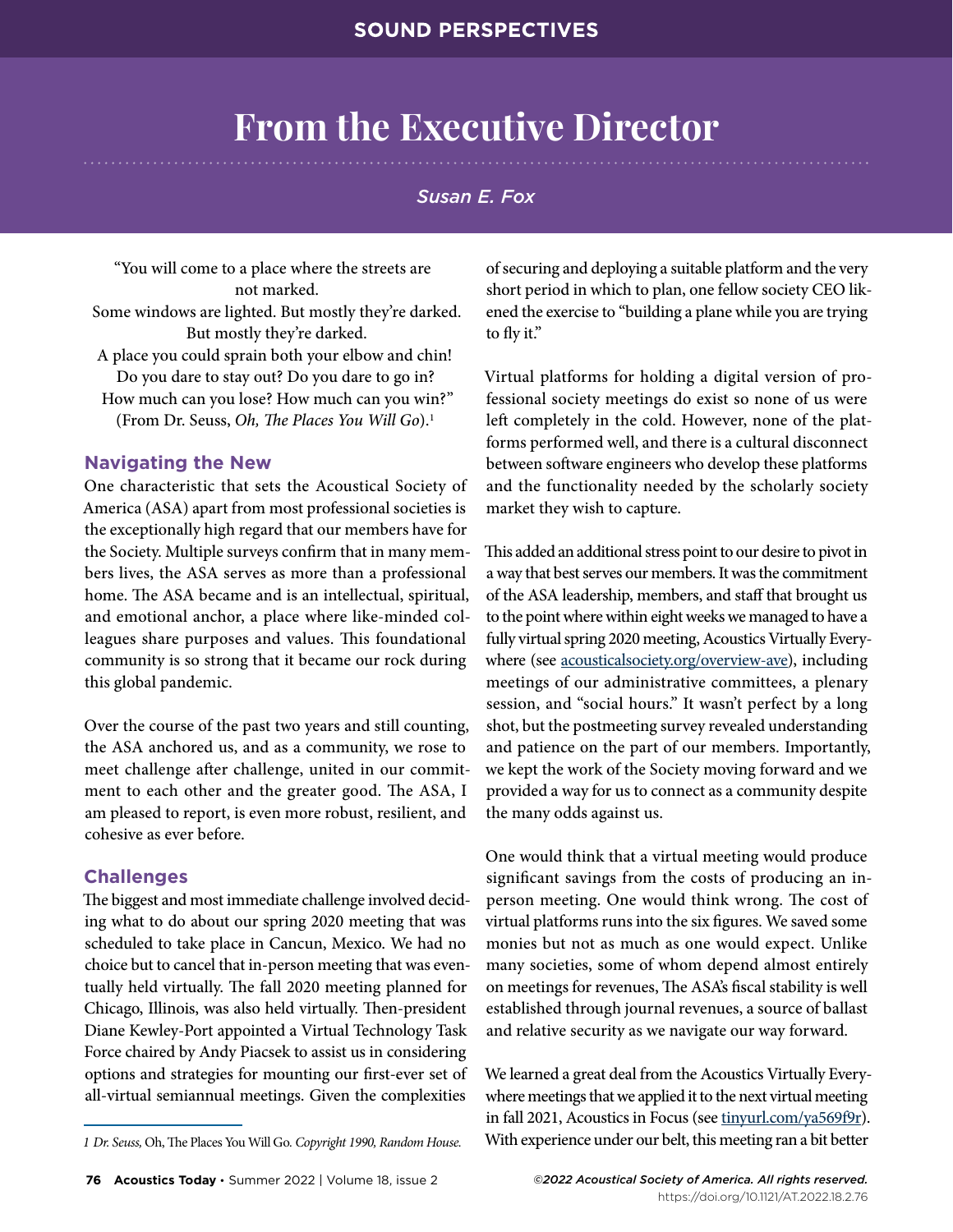but not without challenges. Nonetheless, the postmeeting survey again revealed general satisfaction with the outcome, especially given the alternative of no meeting at all.

We held our first in-person postpandemic meeting December 2021 in Seattle, Washington. To keep everyone as safe as possible, we observed vaccination protocols and social distancing. After two years apart, the joy of convening together physically remained palpable throughout the week. With over 1,000 acousticians, our attendance figures paralleled those of "before times." By the time you read this, we will have held our second in-person meeting in spring 2022 in Denver, Colorado, with hopes that we are fully back on the road to recovery.

Of course, there were other challenges to the ASA aside from the necessity of reinventing meetings. After George Floyd's tragic death, we responded to the need to become even more sensitive to issues of diversity, inclusion, and equity by creating the [Committee to Improve Racial Diver](https://acousticalsociety.org/cirdi-milestones/)[sity and Inclusivity](https://acousticalsociety.org/cirdi-milestones/) (CIRDI; see [tinyurl.com/2p9duycx](https://tinyurl.com/2p9duycx)) cochaired by Tyrone Porter and incoming president Peggy Nelson. Through CIRDI, the ASA went on to establish a [Summer Undergraduate Research or Internship Experi](https://acousticalsociety.org/suriea/)[ence in Acoustics](https://acousticalsociety.org/suriea/) (SURIEA; see [tinyurl.com/3v7nsvsv](https://tinyurl.com/3v7nsvsv)).

SURIEA, a 12-week paid summer undergraduate research program for students interested in acoustics, is designed for underrepresented minority undergraduates from across the country. It provides training, mentoring, research, and preparing students for graduate studies and careers in acoustics.

Reflecting on the past 24 months I can't help but step back, rest a moment, and appreciate with gratitude our ability to respond to extraordinary events with extraordinary commitment and grace. We worked together as a team, and we are blessed with a long-tenured, deeply knowledgeable staff. In many ways, they are our unsung heroes: Nancy Blair-DeLeon, Jolene Ehl, Dan Farrell, Keeta Jones, Mike McGovern, Elaine Moran, Ambri Phillips, and Kelly Quigley.

## **Looking Forward**

As you can see from these examples, the ASA community is undaunted by the unexpected. We are emerging much stronger, more aware, and more committed than we have ever been. We now begin the process of planning for the next strategic plan and how we will navigate a new set of unmarked, dark streets. An important part of that process, especially now, will be to conduct a trend anaylsis. Once we move past these times, what will our world look like? It's almost incomprehensible how much everything has changed: the labor force, geopolitics, global supply chains, business models, and on it goes. Our mission is to generate, disseminate, and promote the knowledge and practical applications of acoustics. What impacts post-Covid must we consider as we position the ASA to best serve the needs of acousticians in a fundamentally changed world?

Here are a few top line factors I'm personally following with an eye toward the future and what role the ASA can play to enhance or mitigate consequences:

- Women, early-career researchers, and students from disadvantaged backgrounds have been disproportionally affected by the pandemic. [Early studies](https://www.nature.com/articles/d41586-020-01294-9) (see [tinyurl.com/mr2ysdjp\)](https://tinyurl.com/mr2ysdjp) show that across disciplines, the publishing rate of women has fallen relative to that of men amid the pandemic. Will this rate rebound or is this indicative of women and earlycareer researchers dropping out of field entirely? It's too soon to tell.
- A perennial on my radar relates to the act convening in all its forms and how that advances the collabora-tive work of science. [Studies](https://arxiv.org/abs/2112.08468) (see [tinyurl.com/y633savt](https://tinyurl.com/y633savt)) suggest that we may need to rethink the programmatic design of scientific meetings. "...The way organizers design conferences can have a direct effect on which scientific collaborations are formed and, by extension, on the direction of scientific inquiry."
- Related: What will be the impact of advanced artificial reality [\(metaverse\)](https://www.forbes.com/sites/forbescommunicationscouncil/2022/01/13/meetings-in-the-metaverse-is-this-the-future-of-events-and-conferences/?sh=78c54d888a1f) (see [tinyurl.com/ycknkhjf](https://tinyurl.com/ycknkhjf))? How will this affect and redefine meetings, if at all? Does form follow function or will it evolve into something else with form more in the lead?
- International cooperation and collaboration have always been valued in the ASA, but today they become even more important as we become a highly interdependent world. One-third of the ASA membership comes from outside the United States. Now that we have the technical means to involve members more effectively and broadly, what do we need to consider? How can we serve this part of our membership best?